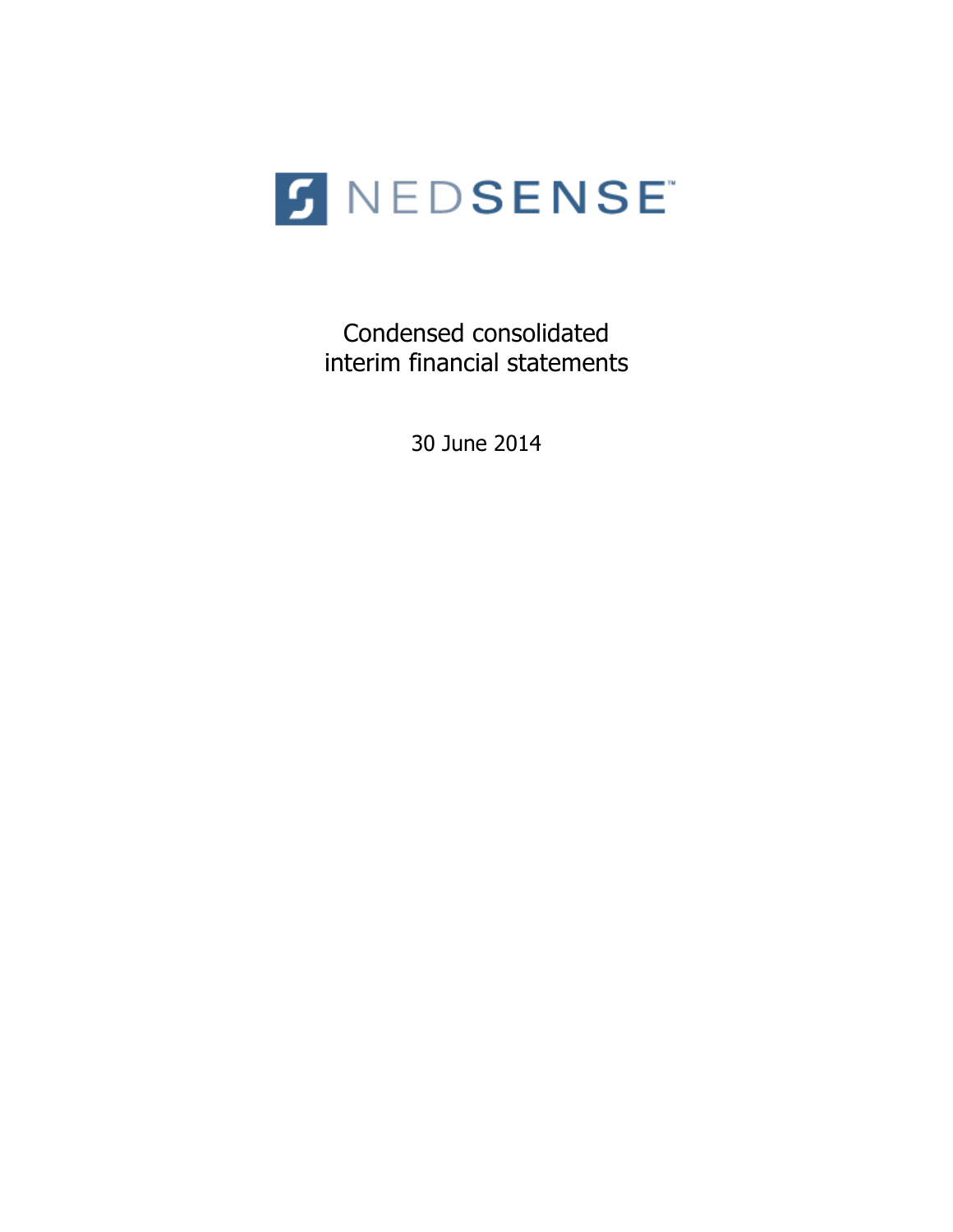# Report of the Board of Directors

# **First half 2014**

This report covers the business activity and financial results of NedSense enterprises n.v. (the 'Company' or 'NedSense') for the half-year ended 30 June 2014.

# **Growth Strategy**

After the successful launch of its highly innovative 3D customer experience technology LOFT, NedSense has continued its focus on the development of the LOFT suite of products. In line with current technology developments and on and offline customer behavior, LOFT is available through a variety of media, from in-house enterprise deployment with full functionality across the entire product range to a slim cloud-based service for more mobile use. Customers can access and use the products through multiple internet supported devices, be it PC's or tablets. Loft has already shown its ability to execute in furniture retail (with implementations at Crate and Barrel, Havertys, Trendhopper, Carpet Court and DFS) as well as manufacturers (with implementations at Kravet, Donghia, Leolux, Thonet and Rubelli). LOFT is continuing its growth in market share in the furniture industry.

LOFT's strategy in Real Estate is to connect the worlds of real estate and furniture retail, enabling retailers to connect to the customer exactly when they need to; at the moment when they are looking to buy or rent a new house. At the same time, the realtor is able to provide the customer with a visualization of the house as their new home, helping swing the decision making.

The LOFT experience engine will continue to be enhanced thanks to the cooperation between the growing base of new clients, and our technology and marketing partners in the industry. The LOFT development roadmap also includes the addition of optional space planning footage like 3D scans and construction plans.

Although currently Loft's year-over-year revenue is gradually improving, entering the Real Estate industry will enable us to monetize the LOFT technology to its full potential.

On the 25th of August NedSense announced the sale of the NedGraphics division, which is fully in line with the company's strategy. With the divestment of NedGraphics, NedSense can now focus all its efforts and capital on the further development of LOFT.

# **Financial results**

In June 2014, it was decided that the NedGraphics operating segment would be held for sale. The financial results of this segment is therefore presented in the statement of comprehensive income as part of discontinued operations.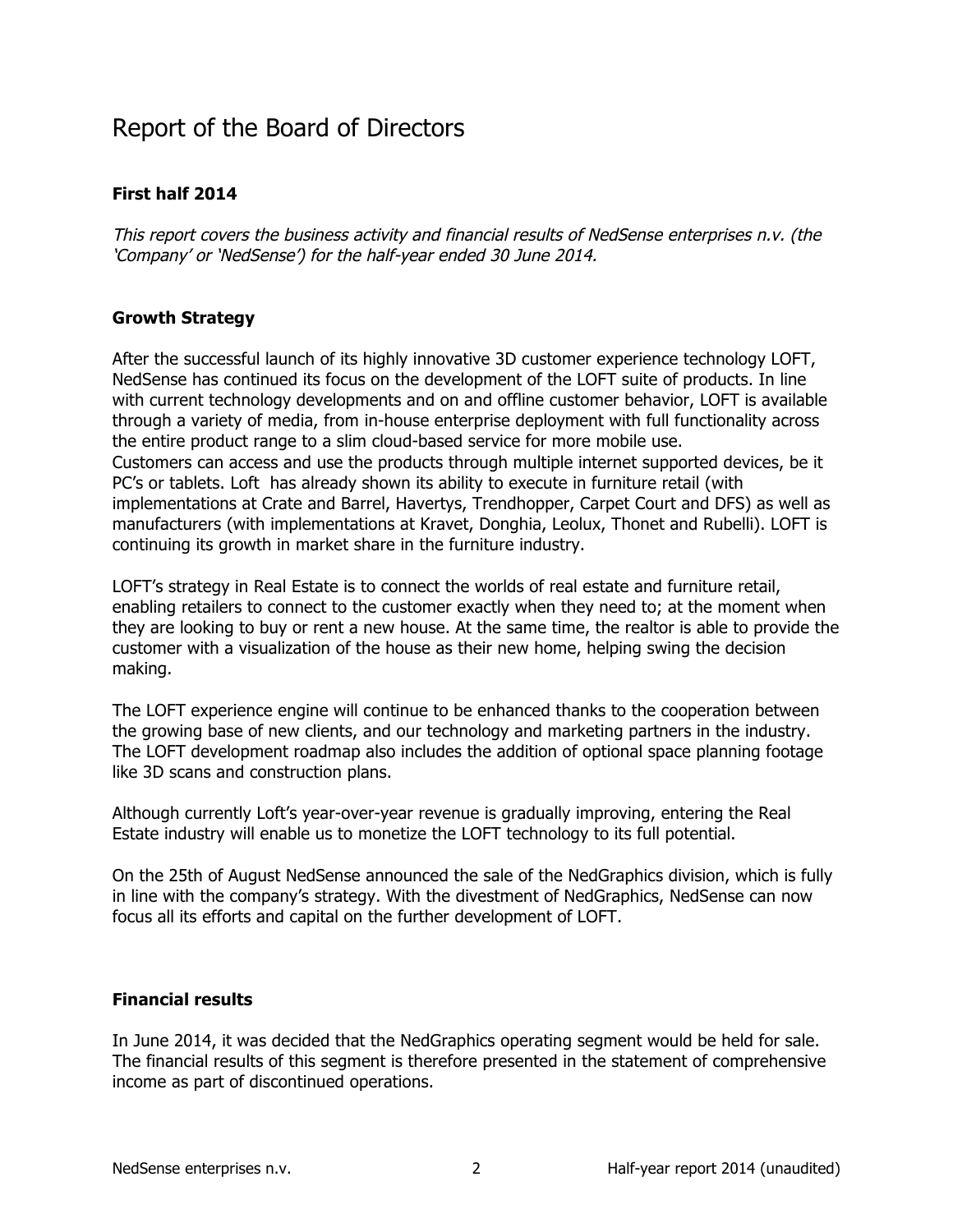NedSense ended the first half of 2014 with a net loss of  $€1,057$  thousand (first half 2013:  $€871$ thousand loss). The decreased result is mainly the combination of a higher NedGraphics operating profit, offset by an increased LOFT operating loss.

Including the results of NedGraphics, NedSense realized a gross profit of €4,206 thousand compared to  $€4,353$  thousand in the first half of 2013, a decrease of 3%. The gross profit for NedGraphics was down 2% while the gross profit was down 26% for LOFT primarily due to increased cost of sales.

NedGraphics' operating cost decrease of 5% compared to the similar period in 2013, had an immediate impact on the segment's profit from operations, which increased from a profit of €454 thousand in the first half of 2013 to €536 thousand in the first half of 2014.

The Loft division reported sales of  $E271$  thousand as compared to  $E277$  thousand in the first half of 2013. Due to a combination of the increased cost of sales noted above, as well as the blended result of decreased capitalized production with higher software amortization costs for this maturing product line, the segment's profit (loss) from operations was €683 thousand negative.

The Other operating segment includes the activities of the holding and the discontinued operation Dynamics Perspective.

# **Cash flow**

The operational cash flow in the first half of 2014 amounted to  $\epsilon$ 1,262 thousand positive (first half 2013: €846 thousand positive). The increase is mainly due to decreased operating expenses at NedGraphics. The cash flow from investments in the first half of 2014 was  $€1,208$ thousand negative (first half 2013:  $\epsilon$ 1,400 thousand negative), due to decreased investments in software development mainly in LOFT. The cash flow from financing in the first half of 2014 was  $€0$  (first half 2013:  $€2,509$  thousand).

The total change in cash and cash equivalents in the first half of 2014 amounted to  $€54$ thousand positive (first half 2013:  $€1,955$  thousand positive).

# **Balance sheet**

As noted above, in June 2014, it was decided that the NedGraphics operating segment would be held for sale. The assets and liabilities of this segment are therefore presented in the statement of financial position as assets held for sale as of 30 June 2014.

From 31 December 2013 intangible assets including NedGraphics increased from  $€10,961$ thousand to  $€11,005$  thousand. This increase is mainly due to the investment in software development for the LOFT product line. Current receivables including NedGraphics decreased from  $€4,449$  thousand to  $€2,450$  thousand as the Company collected most of the outstanding maintenance invoices which were submitted at year-end 2013. Primarily due to the net loss in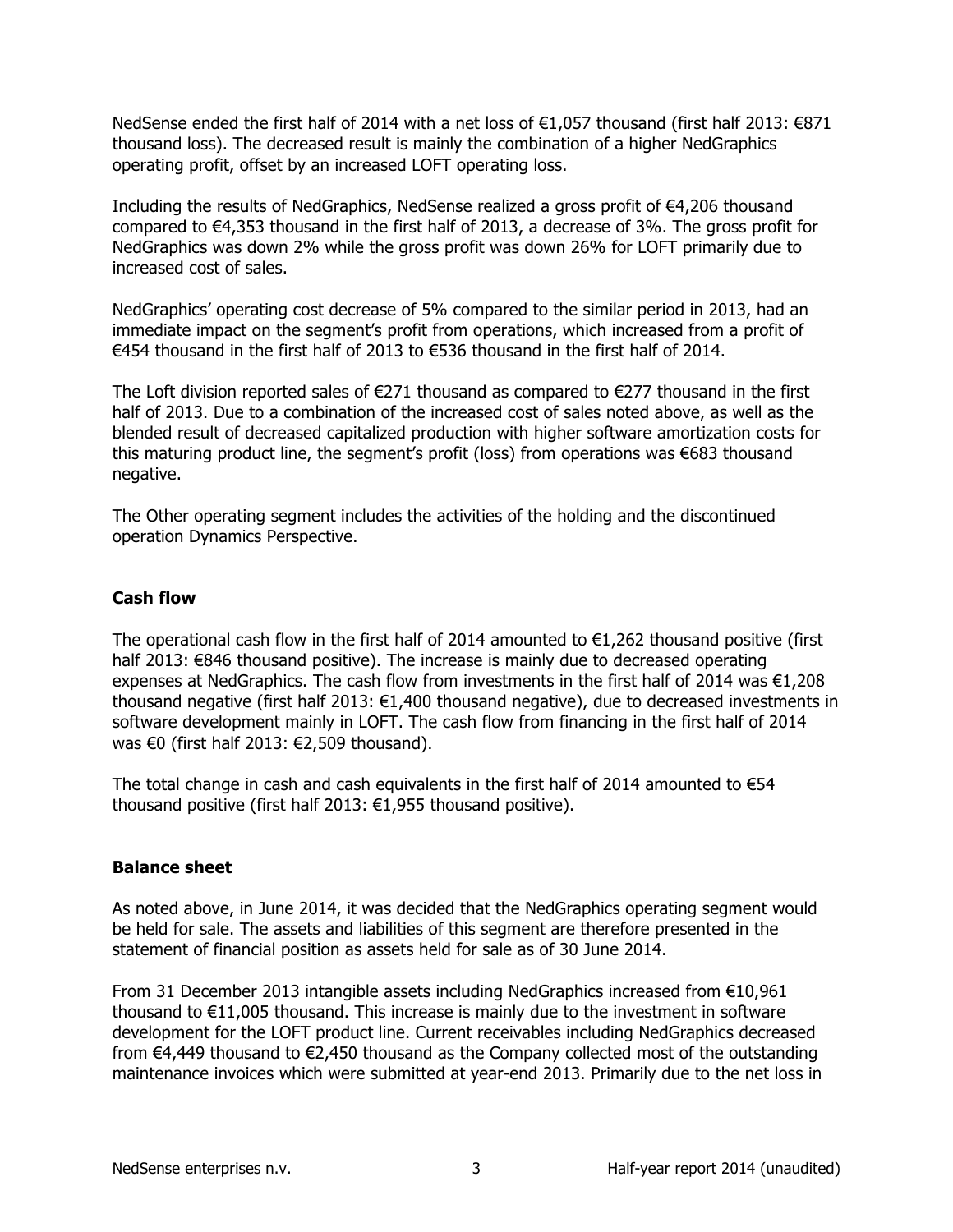the first half of 2014 of  $E1,057$  thousand, total equity decreased from  $E6,293$  thousand as of 31 December 2013 to  $€5,324$  thousand as of 30 June 2014.

Due to negative results in the past few years, NedSense has tax losses that may be carried forward. These tax assets are not capitalized in the balance sheet as management is currently not certain that sufficient taxable profits will be made in the near future to realize the value of these tax assets.

The solvency decreased to 34.9% at 30 June 2014, from 36.8% at 31 December 2013 due to the net loss in the first half of June 2014. The number of outstanding ordinary shares, with a nominal value of  $\epsilon$ 0.10 each, was 28,596,495 as of 30 June 2014 as well as 30 June 2013.

# **Outlook&**

In the second half of 2014, NedSense will continue to deploy its strategic growth plan. As the order pipeline for the Loft division has improved, NedSense expects the revenue of LOFT to rise in 2014 versus last year.

NedSense is focused on the further development and rollout of LOFT with several important milestones expected in 2014. Existing customers like Havertys, DFS and Kravet will launch their online- and mobile LOFT implementations, and new customers are expected to start LOFT implementations. In the second half of 2014, the Loft division will launch the BtC/CtC Real Estate platform. Growth acceleration is essential to maintain the current competitive advantage and secure corporate autonomy.

In the third quarter NedSense expects to finalize the NedGraphics sale. Sales of the division are expected to be on par with expectations.

NedSense's strategy is to continue to develop its LOFT sales and marketing efforts, maintain our market knowledge, and sustain our customer base and maintenance contracts, while looking for more opportunities to expand beyond the niche in which we currently operate. We are building and investing in our knowledge heritage, so that we can innovate, lead, and create true economic value for our customers.

Pieter Aarts Jan-Hein Pullens Vianen, 28 August 2014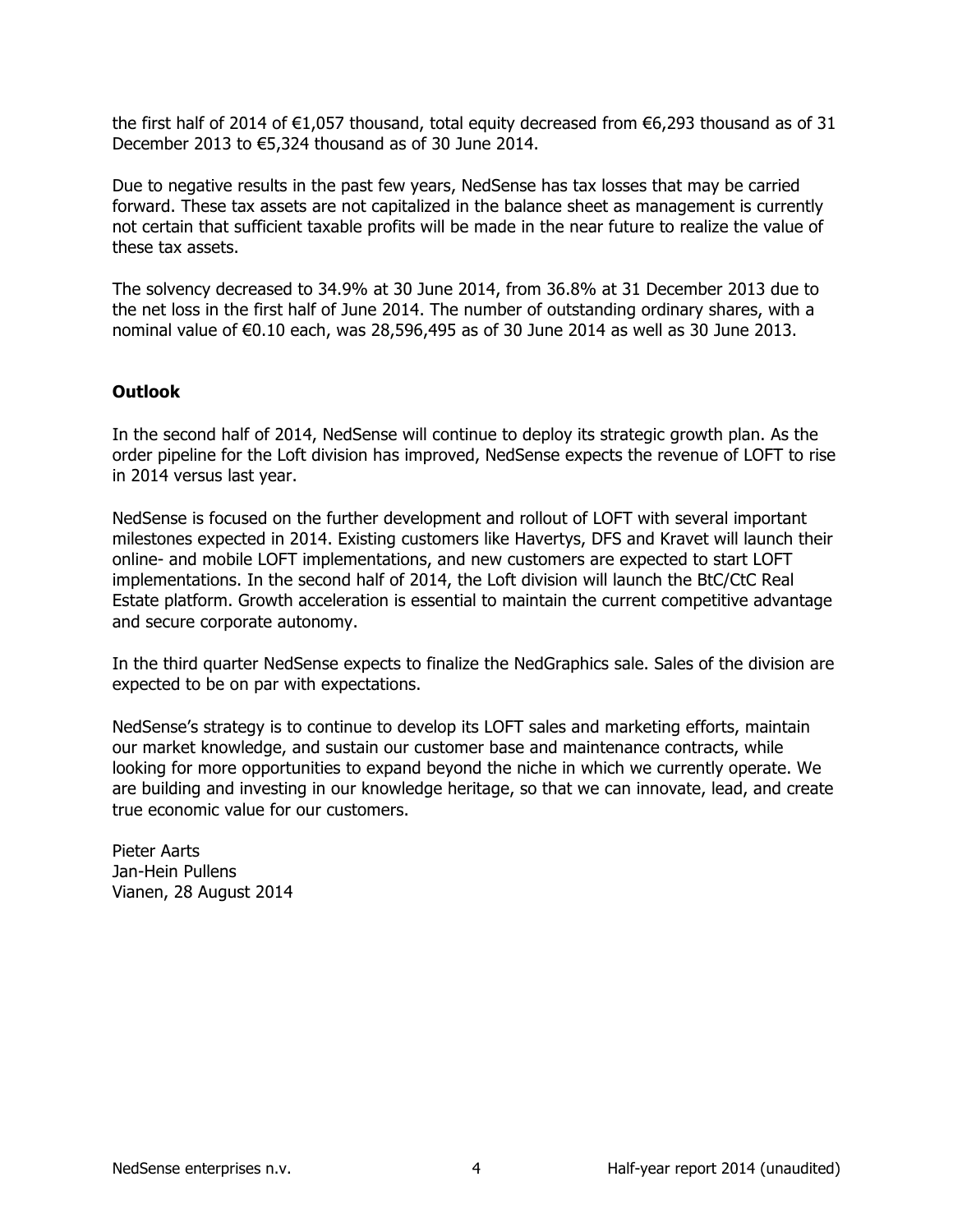# Board of Directors' statement on the condensed consolidated half-year financial statements and the interim management report

We have prepared the half-yearly financial report 2014 of NedSense enterprises n.v. and the undertakings included in the consolidation taken as a whole in accordance with International Financial Reporting Standards (IFRS) as adopted by the EU and additional Dutch disclosure requirements for half-yearly financial reports.

To the best of our knowledge it is our opinion that the condensed financial statements in this half-yearly financial report 2014 give a true and fair view of our assets and liabilities, financial position and profit or loss of the company and the undertakings included in the consolidation taken as a whole at 30 June 2014, and of the result of our consolidated operations for the first half year of 2014 and has been prepared in accordance with IAS 34 Interim Financial Reporting as adopted by the European Union.

The interim management report in this half-yearly financial report includes a fair overview of the situation at the balance sheet date, the course of affairs during the first six months of the financial year of the company and the undertakings included in the consolidation taken as a whole, and the expected course of affairs for the second half of 2014 as well as an indication of important events that have occurred during the six months ended June 30, 2014, and their impact on the condensed consolidated interim financial statements, together with a description of the principal risks and uncertainties for the second half of 2014, and also includes the major related parties transactions entered into during the six months ended June 30, 2014.

Vianen, 28 August 2014

The Board of Management

Pieter Aarts, Chief Executive Officer Jan-Hein Pullens, Chief Operating Officer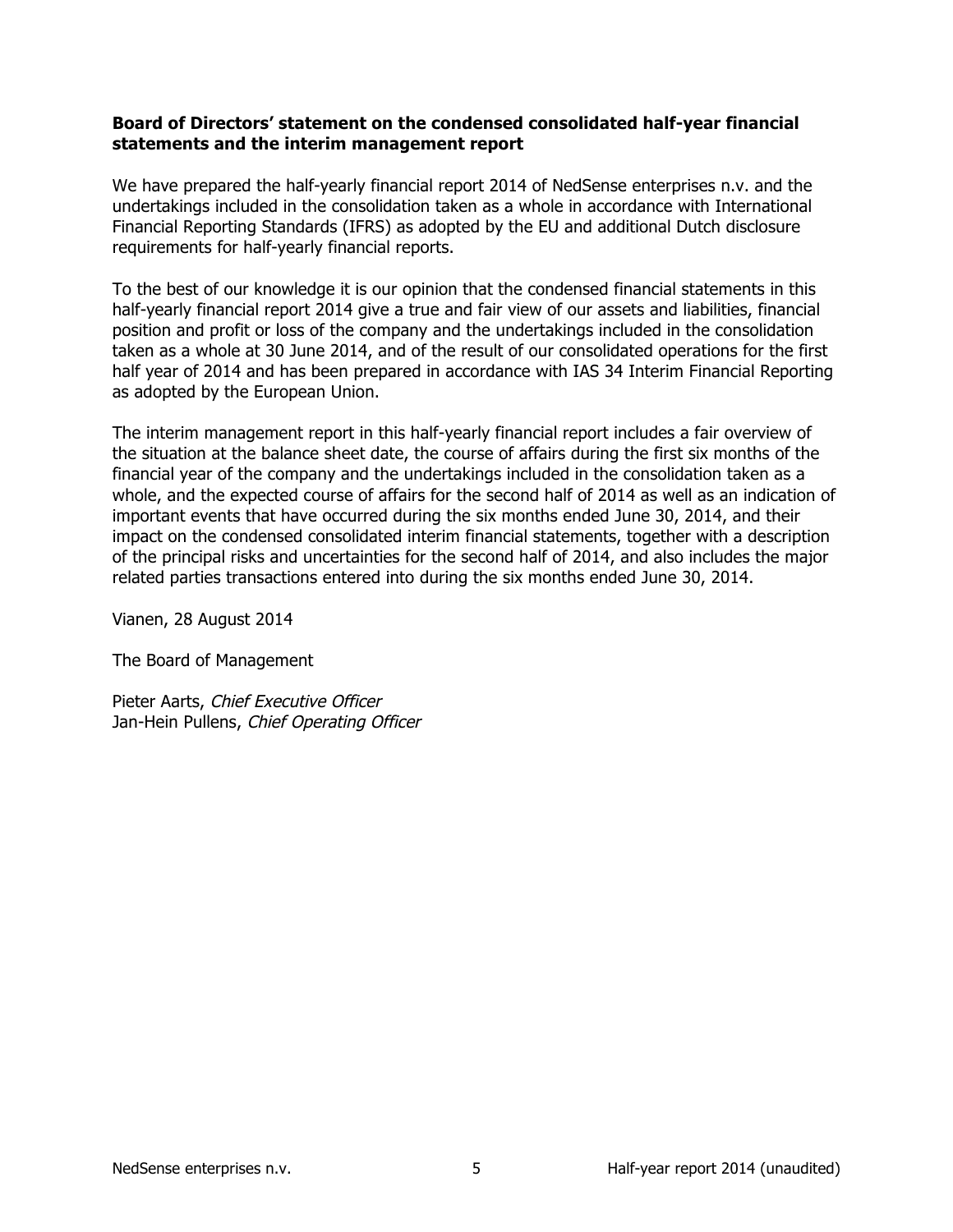# Condensed consolidated statement of financial position

In thousands of euro

|                                       | <b>Notes</b> | 30 June<br>2014 | 31 December<br>2013 |
|---------------------------------------|--------------|-----------------|---------------------|
| <b>Assets</b>                         |              |                 |                     |
| Property, plant, and equipment        | 8            | 57              | 271                 |
| Intangible assets                     | 9            | 3,025           | 10,961              |
| Other receivables                     | 10           | 500             | 483                 |
| <b>Total non-current assets</b>       |              | 3,582           | 11,715              |
| Inventories                           |              | 18              | 13                  |
| Trade and other receivables           |              | 376             | 4,449               |
| Cash and cash equivalents             |              | 209             | 942                 |
| Assets held for sale                  | 14           | 11,064          | 0                   |
| <b>Total current assets</b>           |              | 11,667          | 5,404               |
| <b>Total assets</b>                   | 6            | 15,249          | 17,119              |
| <b>Equity</b>                         |              |                 |                     |
| Issued capital                        | 11           | 2,860           | 2,860               |
| Share premium                         |              | 37,565          | 37,565              |
| Legal reserves                        |              | 6,950           | 6,905               |
| <b>Translation reserves</b>           |              | (109)           | (126)               |
| Accumulated deficit                   | 13           | (41, 942)       | (40, 911)           |
| <b>Total equity</b>                   |              | 5,324           | 6,293               |
| <b>Liabilities</b>                    |              |                 |                     |
| Interest-bearing loans and borrowings | 12           | 4,116           | 4,342               |
| Employee benefits                     |              | 59              | 134                 |
| <b>Total non-current liabilities</b>  |              | 4,175           | 4,476               |
| Interest-bearing loans and borrowings | 12           | 522             | 0                   |
| Trade and other payables              |              | 766             | 2,141               |
| Deferred income                       |              | 43              | 4,209               |
| Liabilities held for sale             | 14           | 4,419           | 0                   |
| <b>Total current liabilities</b>      |              | 5,750           | 6,350               |
| <b>Total liabilities</b>              |              | 9,925           | 10,826              |
| <b>Total equity and liabilities</b>   |              | 15,249          | 17,119              |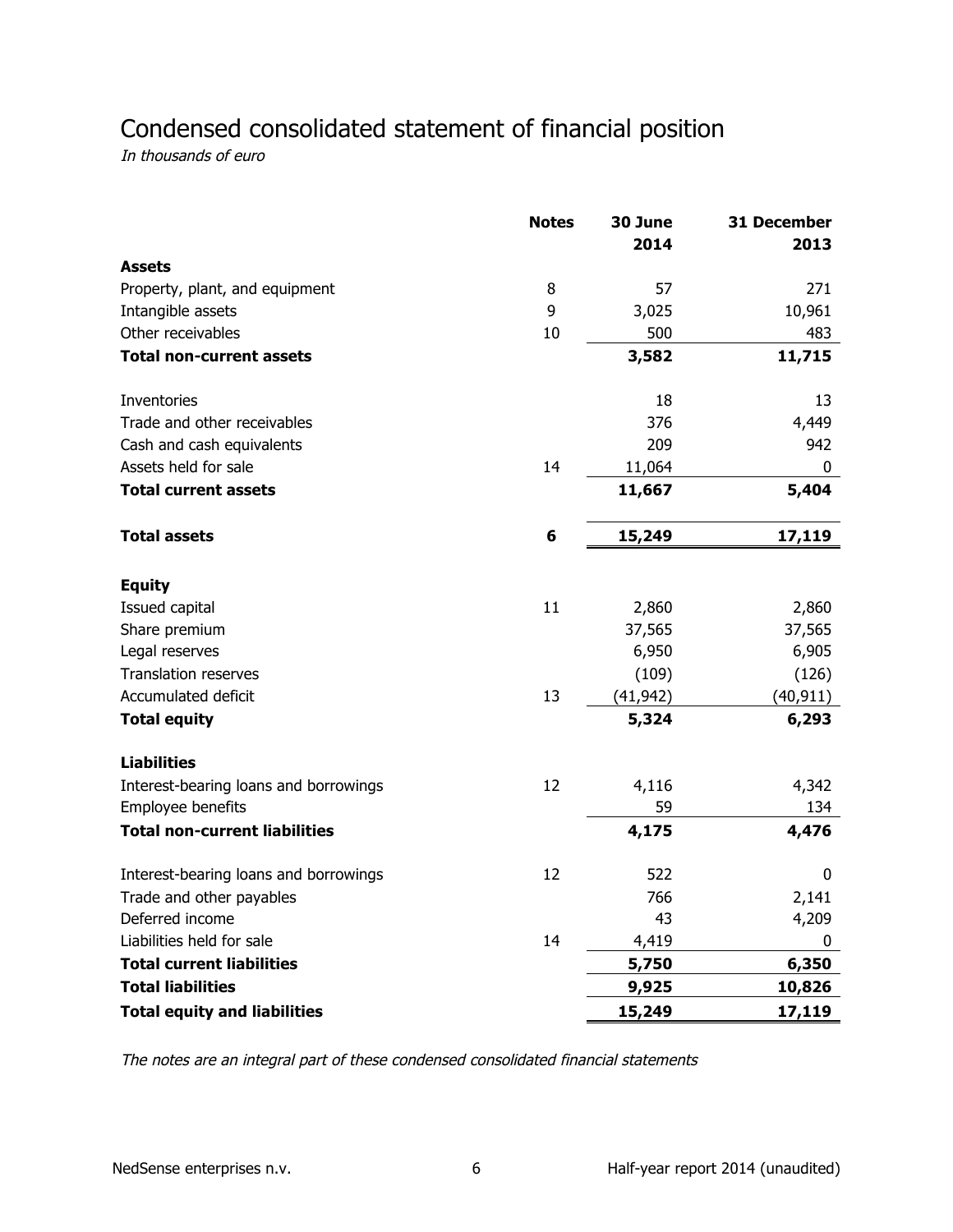# Condensed consolidated statement of comprehensive income

For the six months ended 30 June

In thousands of euro

|                                                                 | <b>Notes</b> | 2014     | 2013*           |
|-----------------------------------------------------------------|--------------|----------|-----------------|
|                                                                 |              |          | <b>Restated</b> |
| Net revenue                                                     | 6            | 271      | 277             |
| Cost of sales                                                   |              | (87)     | (52)            |
| <b>Gross profit</b>                                             |              | 187      | 252             |
| Wages and salaries                                              |              | 740      | 770             |
| Social security charges                                         |              | 148      | 138             |
| Amortization and depreciation                                   |              | 543      | 429             |
| Other operating costs                                           |              | 469      | 514             |
| Capitalized production                                          | 9            | (421)    | (495)           |
| <b>Profit (loss) from operations</b>                            | 6            | (1, 292) | (1, 104)        |
| Finance income                                                  |              | 17       | 16              |
| Finance costs                                                   |              | (312)    | (273)           |
| <b>Net finance costs</b>                                        |              | (295)    | (257)           |
| Profit (loss) before income tax                                 |              | (1, 587) | (1, 361)        |
| Income tax expense                                              |              | 0        | 0               |
| Profit (loss) for the period                                    |              | (1, 587) | (1, 361)        |
| <b>Discontinued operations</b>                                  |              |          |                 |
| Income (loss) from discontinued operations (net of income tax)  |              | 530      | 490             |
| Profit (loss) for the period                                    |              | (1,057)  | (871)           |
| <b>Other comprehensive income</b>                               |              |          |                 |
| Foreign currency translation differences for foreign operations |              | 17       | (15)            |
| Other comprehensive income for the period, net of income tax    |              | 17       | (15)            |
| Total comprehensive income (loss) for the period                |              | (1,040)  | (886)           |
| Profit (loss) attributable to:                                  |              |          |                 |
| Owners of the Company                                           |              | (1,057)  | (871)           |
| Profit (loss) for the period                                    |              | (1,057)  | (871)           |
|                                                                 |              |          |                 |

\*See note 7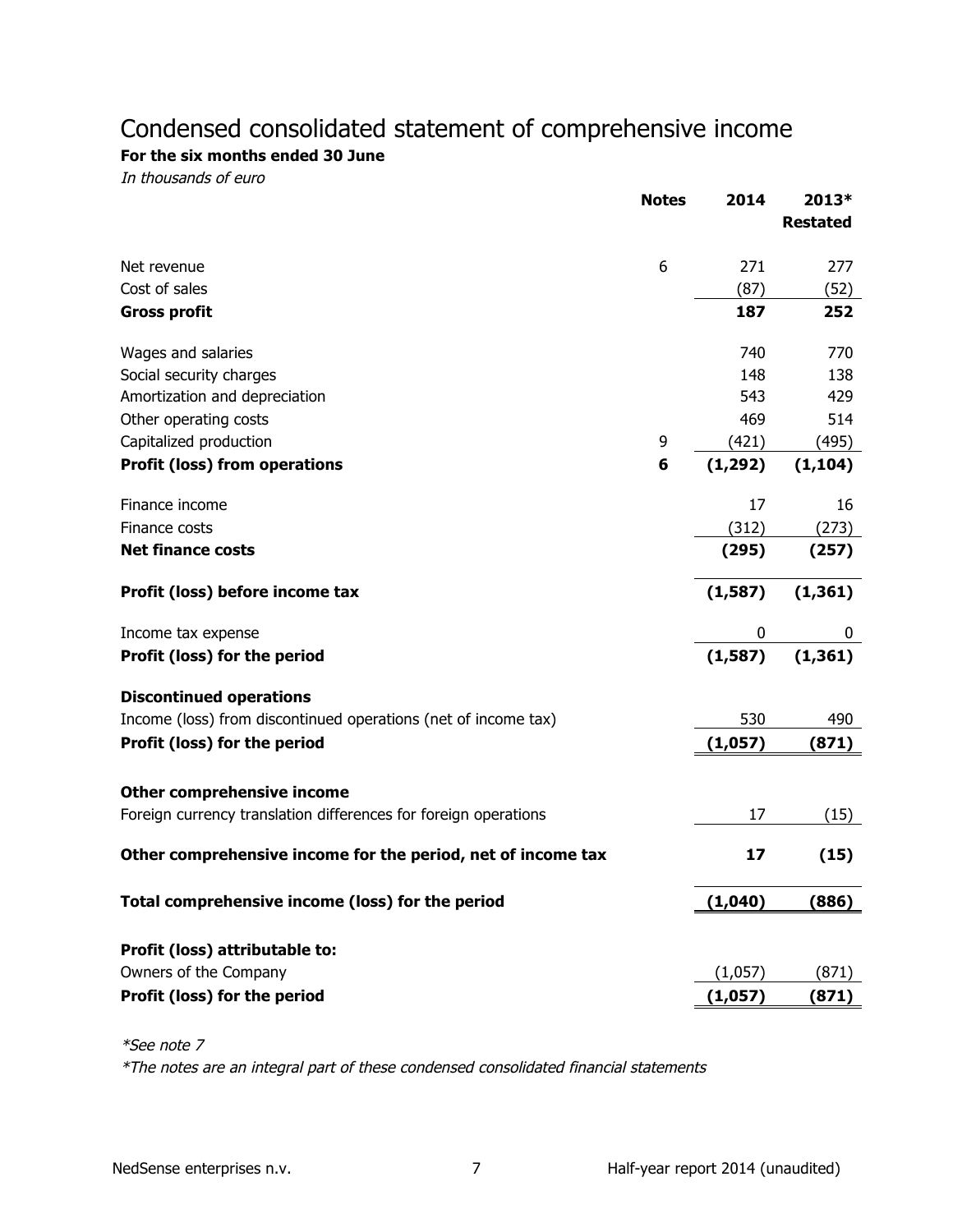# Condensed consolidated statement of comprehensive income (continued)

For the six months ended 30 June

In thousands of euro

|                                                                                                                                              | <b>Notes</b> | 2014             | $2013*$<br><b>Restated</b> |
|----------------------------------------------------------------------------------------------------------------------------------------------|--------------|------------------|----------------------------|
| Total comprehensive income (loss) attributable to:                                                                                           |              |                  |                            |
| Owners of the Company                                                                                                                        |              | (1,040)          | (886)                      |
| Total comprehensive income (loss) for the period                                                                                             |              | (1,040)          | (886)                      |
| Earnings (loss) per share<br>Basic earnings (loss) per share (in euros)<br>Diluted earnings (loss) per share (in euros)                      |              | (0.04)<br>(0.03) | (0.04)<br>(0.03)           |
| Earnings (loss) per share continued operations<br>Basic earnings (loss) per share (in euros)<br>Diluted earnings (loss) per share (in euros) |              | (0.06)<br>(0.05) | (0.06)<br>(0.06)           |
| <i>*See note 7</i>                                                                                                                           |              |                  |                            |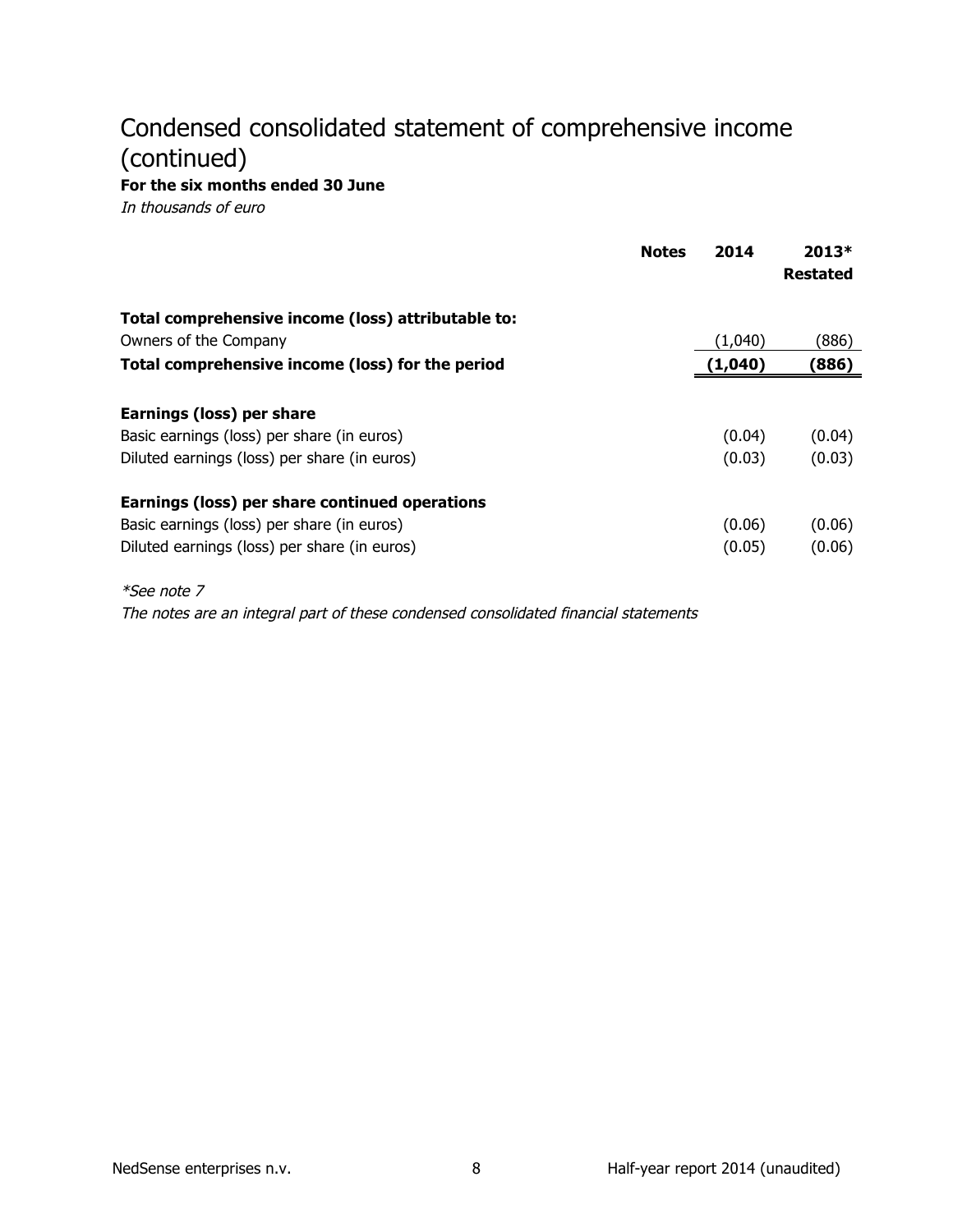# Condensed consolidated statement of changes in equity For the 6 months ended 30 June

In thousands of euro

#### Attributable to equity holders of the Company

|                                                                                      | <b>Notes</b> | <b>Share</b><br>capital | <b>Share</b><br>premium | Trans-<br>lation<br>reserve | Accum-<br>ulated<br>deficit | <b>Other</b><br>legal<br>reserves | <b>Total</b> |
|--------------------------------------------------------------------------------------|--------------|-------------------------|-------------------------|-----------------------------|-----------------------------|-----------------------------------|--------------|
| Balance at 1 January 2013                                                            |              | 2,108                   | 36,167                  | (116)                       | (39, 015)                   | 6,540                             | 5,684        |
| Total comprehensive income (loss) for the period                                     |              |                         |                         |                             |                             |                                   |              |
| Profit or (loss)                                                                     |              | 0                       | $\mathbf 0$             | $\mathbf 0$                 | (871)                       | $\mathbf 0$                       | (871)        |
| Other comprehensive income - Items that are or may be reclassified to profit or loss |              |                         |                         |                             |                             |                                   |              |
| Foreign currency translation differences                                             |              | 0                       | 0                       | (15)                        | 0                           | 0                                 | (15)         |
| Total other comprehensive income                                                     |              | 0                       | 0                       | (15)                        | 0                           | 0                                 | (15)         |
| Total comprehensive income (loss) for the period                                     |              | 0                       | 0                       | (15)                        | (871)                       | 0                                 | (886)        |
| Transactions with owners, recorded directly in equity                                |              |                         |                         |                             |                             |                                   |              |
| Contributions by and distributions to owners                                         |              |                         |                         |                             |                             |                                   |              |
| Issue of new shares (net of transaction costs)                                       |              | 752                     | 1,401                   | 0                           | $\mathbf{0}$                | 0                                 | 2,153        |
| Share-based payments                                                                 | 13           | $\Omega$                | $\mathbf 0$             | 0                           | 107                         | 0                                 | 107          |
| Total contributions by and distributions to owners                                   |              | 752                     | 1,401                   | 0                           | 107                         | 0                                 | 2,260        |
| Total transactions with owners                                                       |              | $\Omega$                | 0                       | 0                           | 107                         | 0                                 | 107          |
| Transfer to other reserves                                                           |              | $\Omega$                | $\mathbf{0}$            | 0                           | (239)                       | 239                               | $\mathbf{0}$ |
| Balance at 30 June 2013                                                              |              | 2,860                   | 37,568                  | (131)                       | (40, 018)                   | 6,779                             | 7,058        |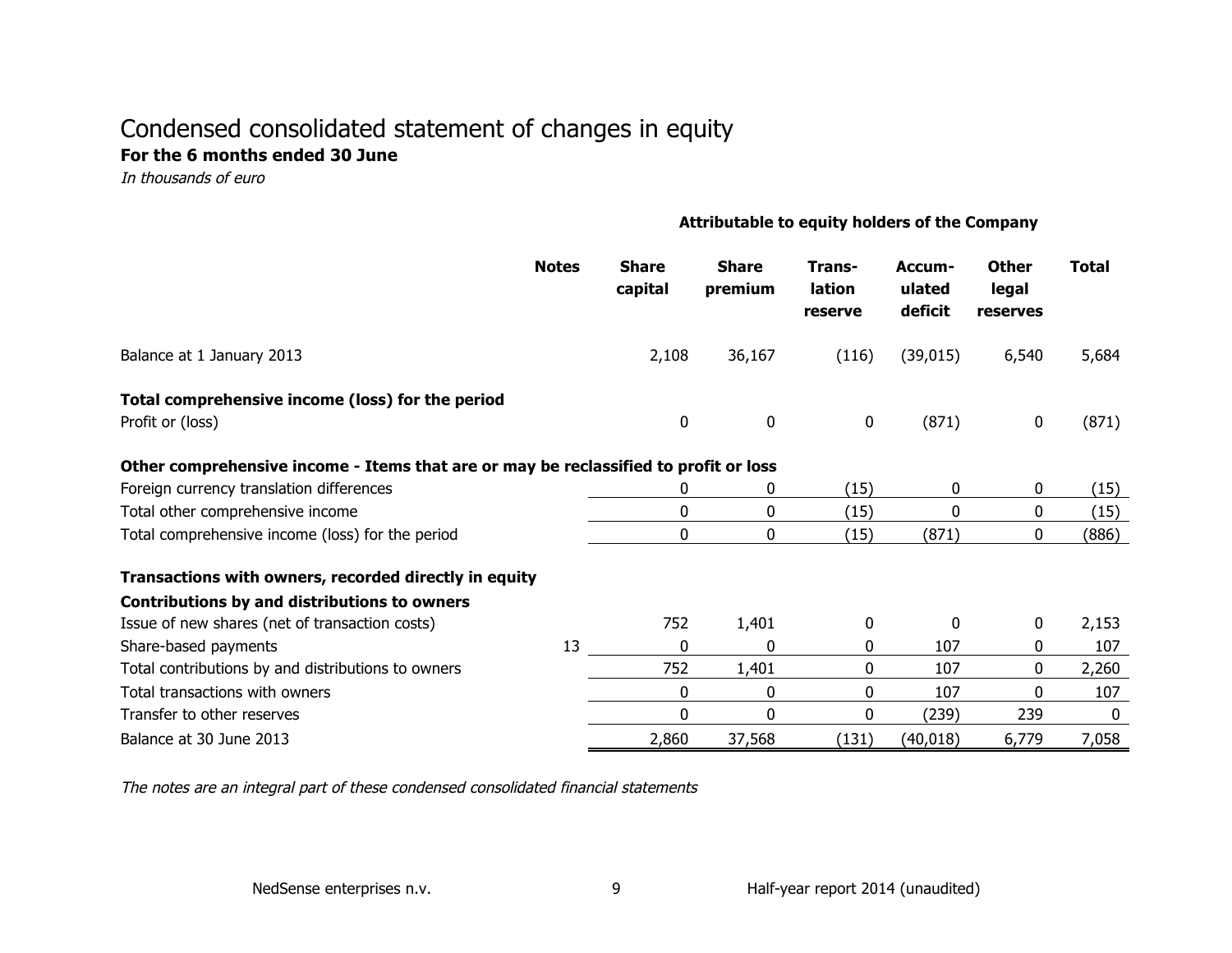# Condensed consolidated statement of changes in equity (continued) For the 6 months ended 30 June

In thousands of euro

#### Attributable to equity holders of the Company

|                                                                                                       | <b>Notes</b> | <b>Share</b><br>capital | <b>Share</b><br>premium | Trans-<br>lation<br>reserve | Accum-<br>ulated<br>deficit | <b>Other</b><br>legal<br>reserves | <b>Total</b> |
|-------------------------------------------------------------------------------------------------------|--------------|-------------------------|-------------------------|-----------------------------|-----------------------------|-----------------------------------|--------------|
| Balance at 1 January 2014                                                                             |              | 2,860                   | 37,565                  | (126)                       | (40, 911)                   | 6,905                             | 6,293        |
| Total comprehensive income (loss) for the period<br>Profit or (loss)                                  |              | 0                       | $\bf{0}$                | 0                           | (1,057)                     | 0                                 | (1,057)      |
| Other comprehensive income - Items that are or may be reclassified to profit or loss                  |              |                         |                         |                             |                             |                                   |              |
| Foreign currency translation differences                                                              |              |                         | 0                       | 17                          | 0                           | 0                                 | 17           |
| Total other comprehensive income                                                                      |              | 0                       | 0                       | 17                          | 0                           | 0                                 | 17           |
| Total comprehensive income (loss) for the period                                                      |              | 0                       | 0                       | 17                          | (1,057)                     | 0                                 | (1,040)      |
| Transactions with owners, recorded directly in equity<br>Contributions by and distributions to owners |              |                         |                         |                             |                             |                                   |              |
| Share-based payments                                                                                  | 13           | 0                       | 0                       | 0                           | 71                          | 0                                 | 71           |
| Total contributions by and distributions to owners                                                    |              | $\mathbf{0}$            | 0                       | 0                           | 71                          | 0                                 | 71           |
| Total transactions with owners                                                                        |              | 0                       | 0                       | 0                           | 71                          | 0                                 | 71           |
| Transfer to other reserves                                                                            |              | 0                       | 0                       | 0                           | (45)                        | 45                                | 0            |
| Balance at 30 June 2014                                                                               |              | 2,860                   | 37,565                  | (109)                       | (41, 942)                   | 6,950                             | 5,324        |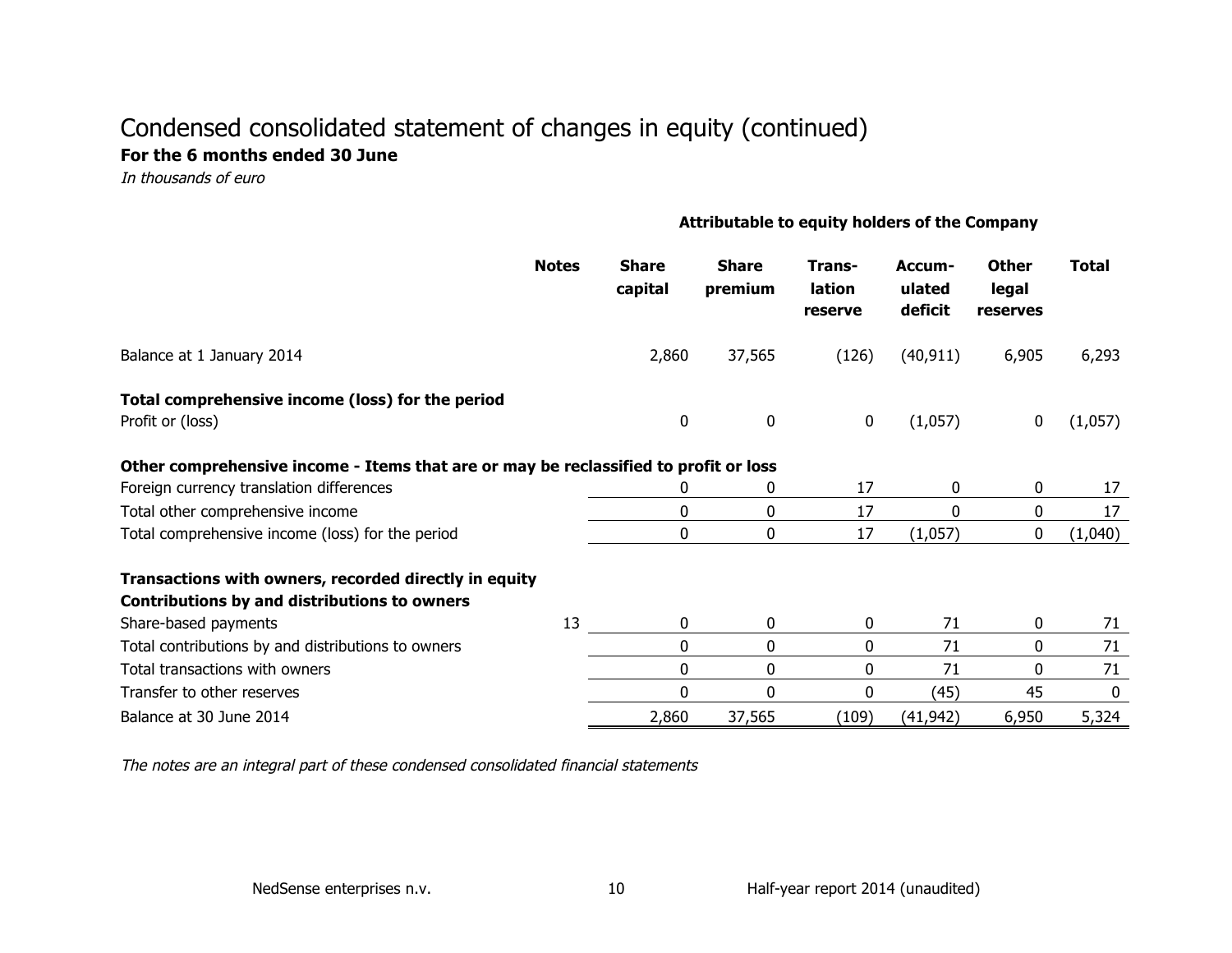# Condensed consolidated statement of cash flows For the 6 months ended 30 June

In thousands of euro

|                                                                  | <b>Notes</b> | 2014        | 2013     |
|------------------------------------------------------------------|--------------|-------------|----------|
| Profit (loss) for the period                                     |              | (1,057)     | (871)    |
| Adjustments for:                                                 |              |             |          |
| - Amortization and depreciation                                  |              | 1,179       | 1,072    |
| - Change in inventories                                          |              | (11)        | 3        |
| - Change in trade and other receivables excluding finance income |              | 1,999       | 1,201    |
| - Change in trade and other payables excluding finance expense   |              | 15          | 437      |
| - Change in provisions and employee benefits                     |              | (3)         | (2)      |
| - Change in deferred income                                      |              | (1,209)     | (1, 343) |
| - Equity settled share-based payment                             |              | 71          | 107      |
| - Net finance costs                                              |              | 282         | 249      |
| - Corporate income tax                                           |              | 11          | (14)     |
| Interest paid                                                    |              | (3)         | (15)     |
| Corporate income tax paid                                        |              | (12)        | 22       |
| Cash flow from (used in) operating activities                    |              | 1,262       | 846      |
| Investments:                                                     |              |             |          |
| - Intangible assets                                              | 9            | (1, 176)    | (1, 326) |
| - Property, plant, and equipment                                 | 8            | (50)        | (56)     |
| Other                                                            |              | 18          | (18)     |
| Cash flow from (used in) investment activities                   |              | (1, 208)    | (1,400)  |
|                                                                  |              |             |          |
| Net proceeds from issuance of shares                             |              | 0           | 2,153    |
| Proceeds from grant                                              |              | 0           | 356      |
| Cash flow from (used in) financing activities                    |              | $\mathbf 0$ | 2,509    |
| <b>Change in liquid assets</b>                                   |              | 54          | 1,955    |
|                                                                  |              |             |          |
| Cash and cash equivalents                                        |              | 942         | 830      |
| <b>Balance at 1 January</b>                                      |              | 942         | 830      |
| Cash and cash equivalents                                        |              | 996         | 2,785    |
| <b>Balance at 30 June</b>                                        |              | 996         | 2,785    |
| <b>Change in liquid assets</b>                                   |              | 54          | 1,955    |
|                                                                  |              |             |          |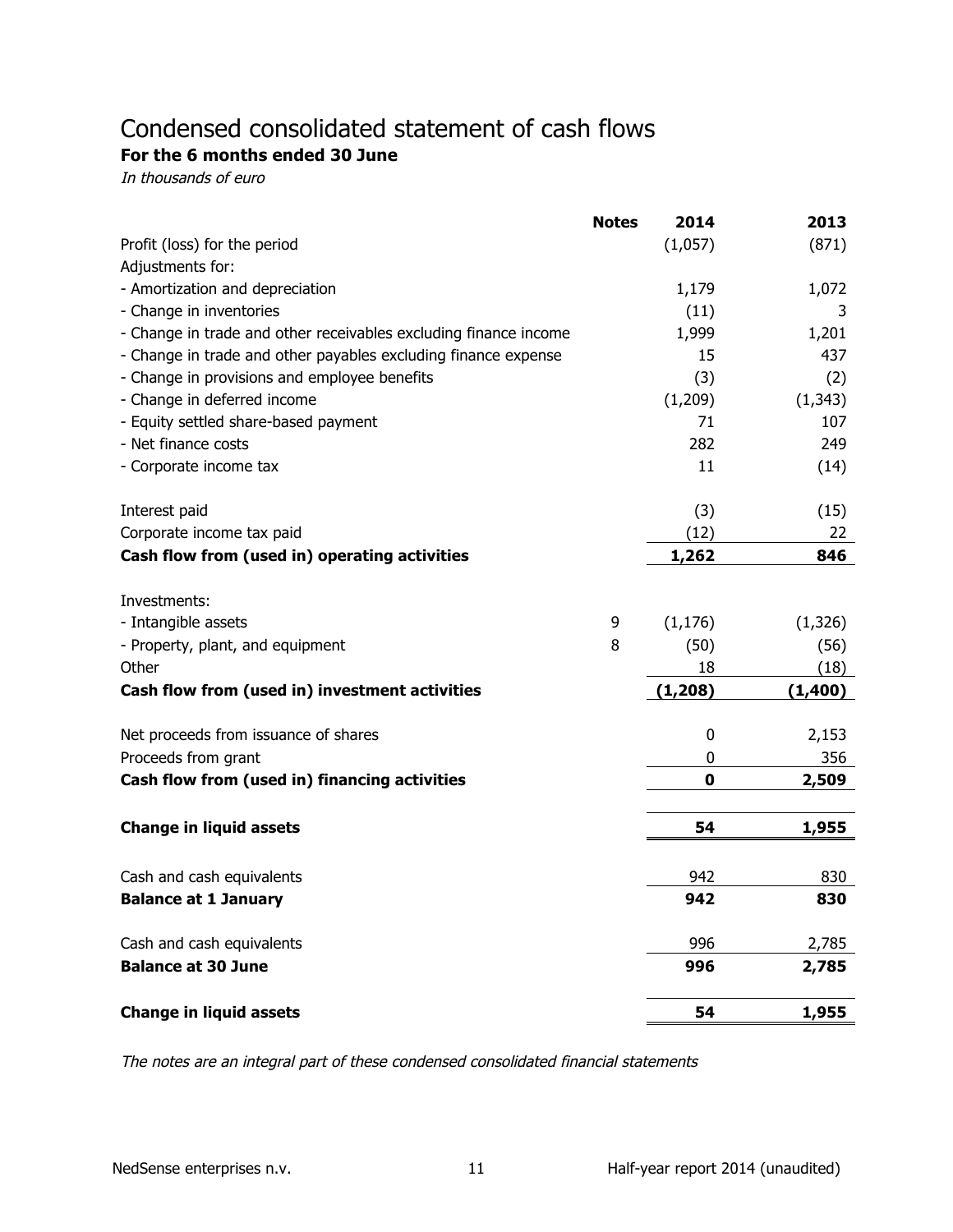# Notes to the condensed consolidated interim financial statements

# **1. Reporting entity**

NedSense (the "Company") is domiciled in the Netherlands with registered office at Laanakkerweg 2b, 4131 PA Vianen, the Netherlands. These condensed consolidated interim financial statements of the Company as of and for the six months ended 30 June 2014 comprise the Company and its subsidiaries (together referred to as the "Group" and individually as "Group entities").

The Company is a holding company, which holds 100% of companies providing integrated, specialized design, production, and planning software to the textile and apparel industries globally.

# **2. Going Concern**

As of June 30, 2014 the Company has a solvency rate of 34.9%. Based on the Company's financial position, the scheduled invoicing of maintenance contracts and the resulting cash inflow in the fourth quarter of 2014 and first quarter of 2015, its assets and the current outlook of the financial performance for the forthcoming year, these condensed consolidated interim financial statements have been prepared based on the going concern assumption.

All aspects of the Group's financial risk management objectives and policies are consistent with those disclosed in the consolidated financial statements as of and for the year ended 31 December 2013. We continue to tightly manage our cash balance. The uncertainty of sales is the main risk of the Company.

# **3. Statement of compliance**

These'condensed'consolidated'interim'financial'statements'have'been'prepared'in'accordance' with IAS 34 Interim Financial Reporting. They do not include all of the information required for full annual financial statements and should be read in conjunction with the consolidated financial statements of the Group as of and for the year ended 31 December 2013. These condensed consolidated interim financial statements were approved by the Board of Directors on 28 August 2014.

# **4. Significant accounting policies**

Except as described below, the accounting policies applied by the Group in these condensed consolidated interim financial statements are the same as those applied by the Group in its consolidated financial statements as of and for the year ended 31 December 2013. These condensed consolidated interim financial statements have not been audited or reviewed.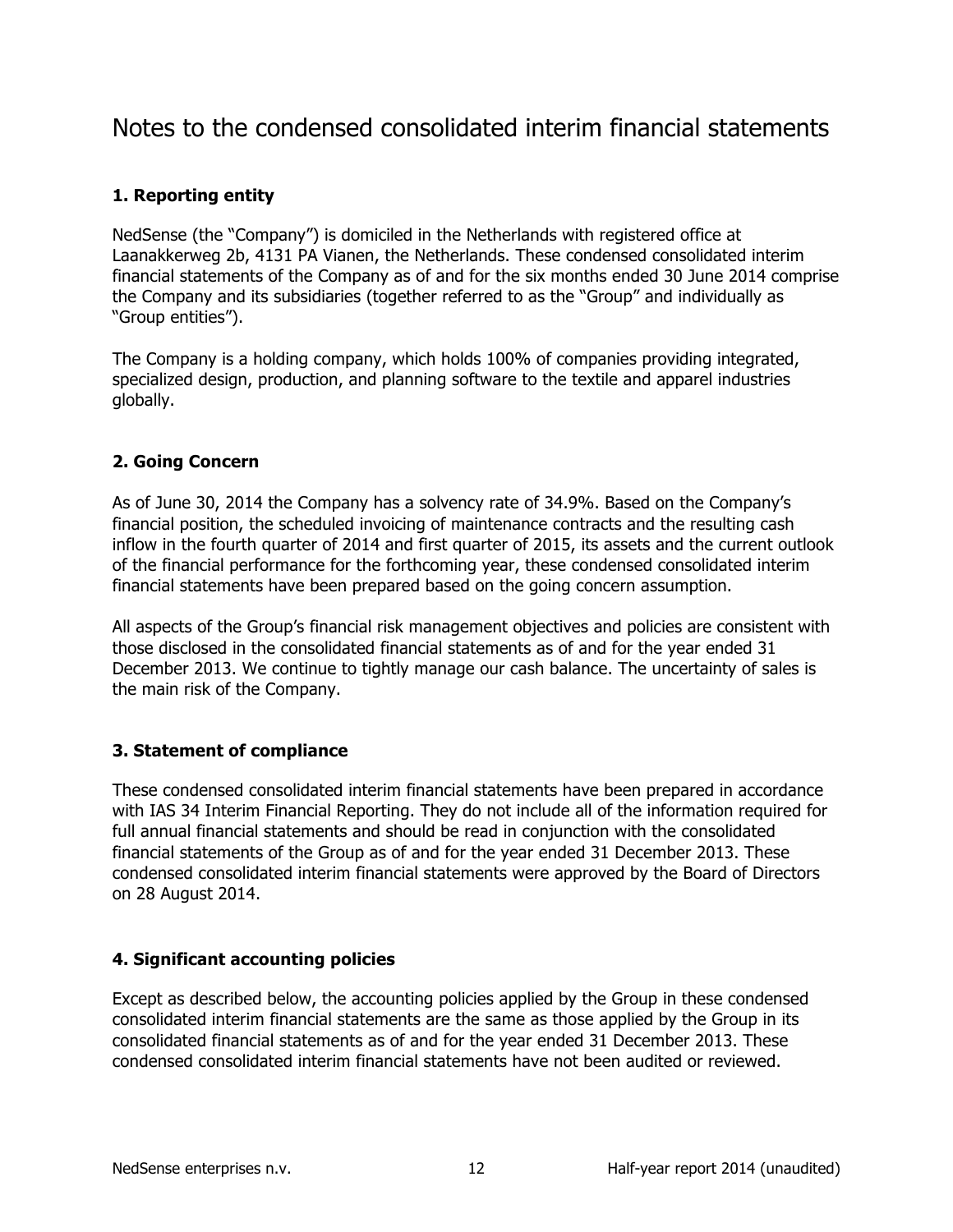### New standards and interpretations:

The Group adopted the following new / revised standards, which are effective for its accounting period starting 1 January 2014:

- IAS 27 Separate Financial Statements (as revised in 2011, effective 1 January 2014)
- IAS 28 Investments in Associates and Joint Ventures (as revised in 2011, effective 1 January 2014)
- Amendment to IAS 32 Financial Instrument: Presentation Offsetting Financial Assets and Liabilities (effective 1 January 2014)
- IFRS 10 Consolidated Financial Statements (effective 1 January 2014)
- IFRS 11 *Joint Arrangements* (effective 1 January 2014)
- IFRS 12 Disclosure of Involvement with Other Entities (effective 1 January 2014)

The adoption of the new / revised standards has no impact on the recognized assets, liabilities, and comprehensive income of the Group.

# **5.\$Estimates\$**

The preparation of interim financial statements requires management to make judgments, estimates and assumptions that affect the application of accounting policies and the reported amounts of assets and liabilities, income and expense. Actual results may differ from these estimates.

In preparing these condensed consolidated interim financial statements, the significant judgments made by management in applying the Group's accounting policies and the key sources of estimation uncertainty were the same as those that applied to the consolidated financial statements as of and for the year ended 31 December 2013.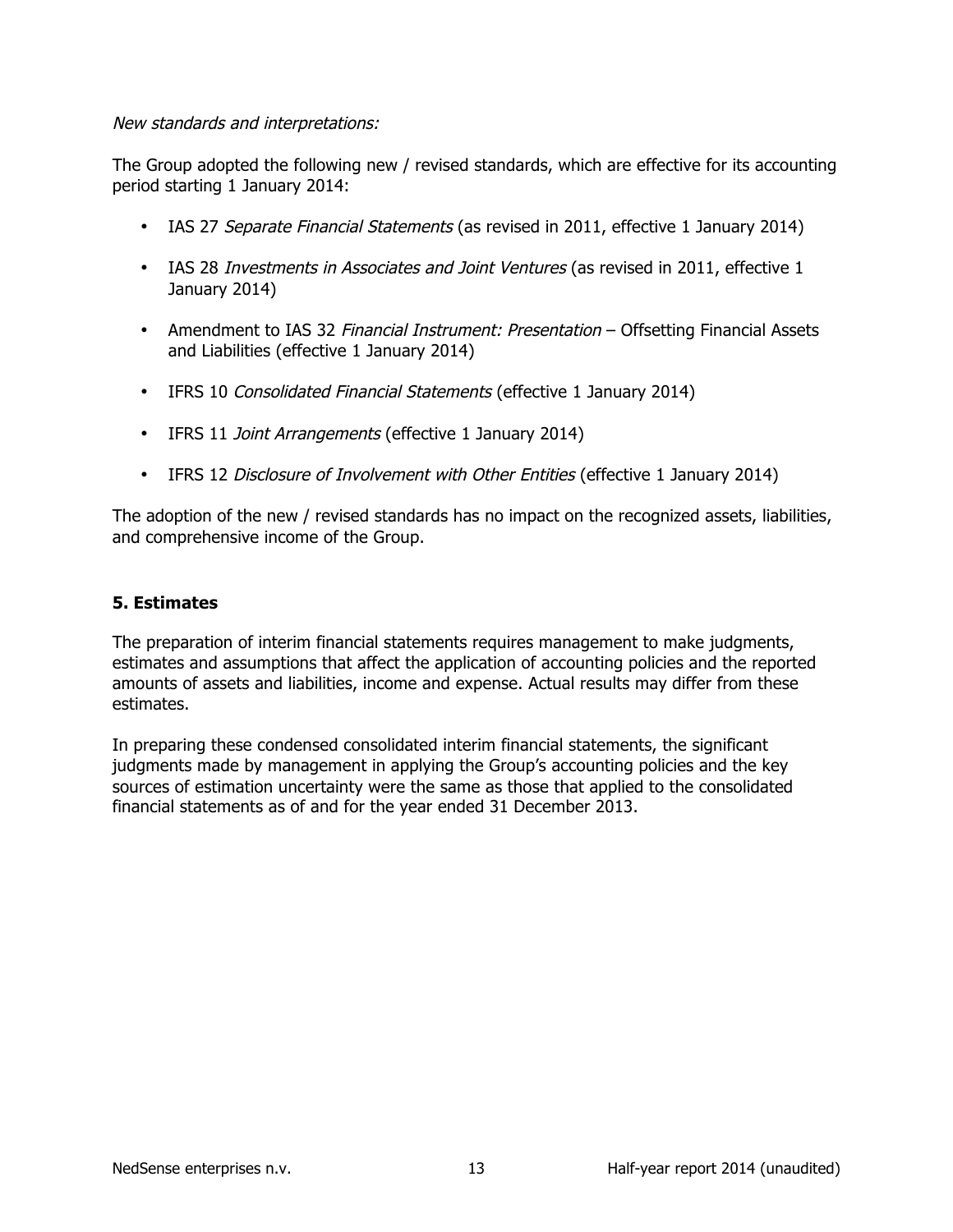# **6. Operating Segments**

Information about reportable segments:

#### **Business segment reporting**

For the six months ended 30 June

|                                          | NedGraphics** |              | Loft        |       | <b>Other</b> |              | <b>Elimination</b> |              |        | Total  |
|------------------------------------------|---------------|--------------|-------------|-------|--------------|--------------|--------------------|--------------|--------|--------|
| in thousands of euro                     | 2014          | 2013         | 2014        | 2013  | 2014         | 2013         | 2014               | 2013         | 2014   | 2013   |
| <b>External revenues</b>                 | 4,111         | 4,189        | 271         | 277   | $\mathbf 0$  | $\mathbf 0$  | 0                  | $\mathbf 0$  | 4,382  | 4,466  |
| Inter-segment<br>revenue                 | $\mathbf 0$   | $\mathbf{0}$ | $\mathbf 0$ | 0     | $\mathbf{0}$ | $\mathbf{0}$ | 0                  | $\mathbf{0}$ | 0      | 0      |
| Segment profit (loss)<br>from operations | 536           | 454          | (683)       | (428) | (609)        | (676)        | 0                  | 0            | (756)  | (650)  |
| Intangible segment<br>assets $*$         | 7,980         | 8,166        | 3,025       | 2,668 | 0            | 0            | 0                  | 0            | 11,005 | 10,834 |
| Other segment assets*                    | 10,275        | 8,900        | 674         | 1,337 | 10,771       | 1,953        | (17, 476)          | (6,068)      | 4,244  | 6,122  |
| <b>Total segment</b><br>assets*          | 18,255        | 17,066       | 3,699       | 4,005 | 10,771       | 1,953        | (17, 476)          | (6,068)      | 15,249 | 16,956 |

 $*$ as of 30 June 2014 and 30 June 2013 \*\*See note 14

# **7. Discontinued operations**

Dynamics Perspective, Inc.:

In June 2013, the Company decided to discontinue the activities of its wholly owned subsidiary Dynamics Perspective, Inc. (DPI). Accordingly, the statement of comprehensive income shows the discontinued operation separately from continuing operations.

DPI is still in the process of liquidation, and as such, the final gain or loss from disposition has not been determined or recorded.

#### **(a)\$Results\$of\$discontinued\$operation DPI** For the six months ended 30 June

(in thousands of euros)

|                                      | 2014 | 2013  |
|--------------------------------------|------|-------|
| Net revenue                          |      | 185   |
| Expenses                             |      | (182) |
| <b>Profit (loss) from operations</b> | (7)  | 3     |
| Income tax expense                   |      |       |
| Profit (loss) for the period         | (7)  |       |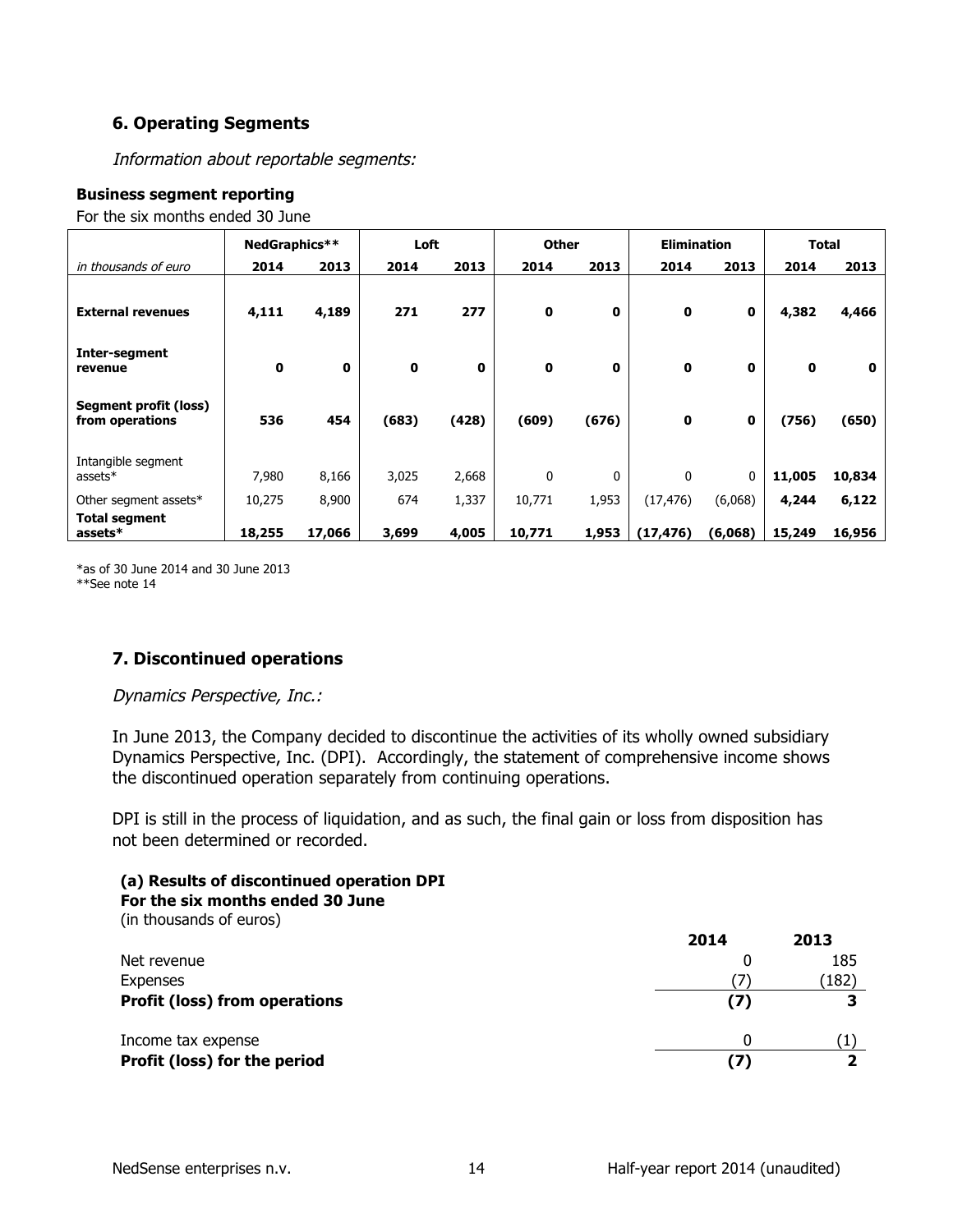| Earnings (loss) per share                                                                                               |      |      |
|-------------------------------------------------------------------------------------------------------------------------|------|------|
| Basic earnings (loss) per share (in euros)                                                                              | 0.00 | 0.00 |
| Diluted earnings (loss) per share (in euros)                                                                            | 0.00 | 0.00 |
| (b) Cash flows from (used in) discontinued operation DPI<br>For the six months ended 30 June<br>(in thousands of euros) |      |      |
|                                                                                                                         | 2014 | 2013 |
| Net cash flow from (used in) operating activities                                                                       | (8)  | 21   |
| <b>Change in liquid assets</b>                                                                                          | (8)  | 21   |
| (c) Net assets and liabilities of discontinued operation $DPI^*$<br>(in thousands of euros)                             |      |      |
|                                                                                                                         | 2014 | 2013 |
| Cash and cash equivalents                                                                                               | 0    | (31) |
| Trade and other payables                                                                                                | 27   | 43   |
| <b>Net assets and liabilities</b>                                                                                       | 27   | 12   |
| $*$ as of 30 June 2014 and 30 June 2013                                                                                 |      |      |

NedGraphics:

In June 2014, management committed to a plan to sell the NedGraphics operating segment. Accordingly, the statement of comprehensive income shows the results of this segment separately from continuing operations, in discontinued operations. See note 14 for additional information.

#### **(a)\$Results\$of\$discontinued\$operation NedGraphics**

#### For the six months ended 30 June

(in thousands of euros)

|                                              | 2014     | 2013    |
|----------------------------------------------|----------|---------|
| Net revenue                                  | 4,111    | 4,189   |
| Expenses                                     | (3, 563) | (3,716) |
| Profit (loss) before income tax              | 548      | 473     |
| Income tax expense                           | (11)     | 15      |
| Profit (loss) for the period                 | 537      | 488     |
| Earnings (loss) per share                    |          |         |
| Basic earnings (loss) per share (in euros)   | 0.02     | 0.02    |
| Diluted earnings (loss) per share (in euros) | 0.02     | 0.02    |

# **(b)\$Cash\$flows\$from\$(used\$in)\$discontinued\$operation NedGraphics**

# For the six months ended 30 June

(in thousands of euros)

|                                                    | 2014  | 2013  |
|----------------------------------------------------|-------|-------|
| Net cash flow from (used in) operating activities  | 595   | 255   |
| Net cash flow from (used in) investment activities | (535) | 576)  |
| <b>Change in liquid assets</b>                     | 60    | (321) |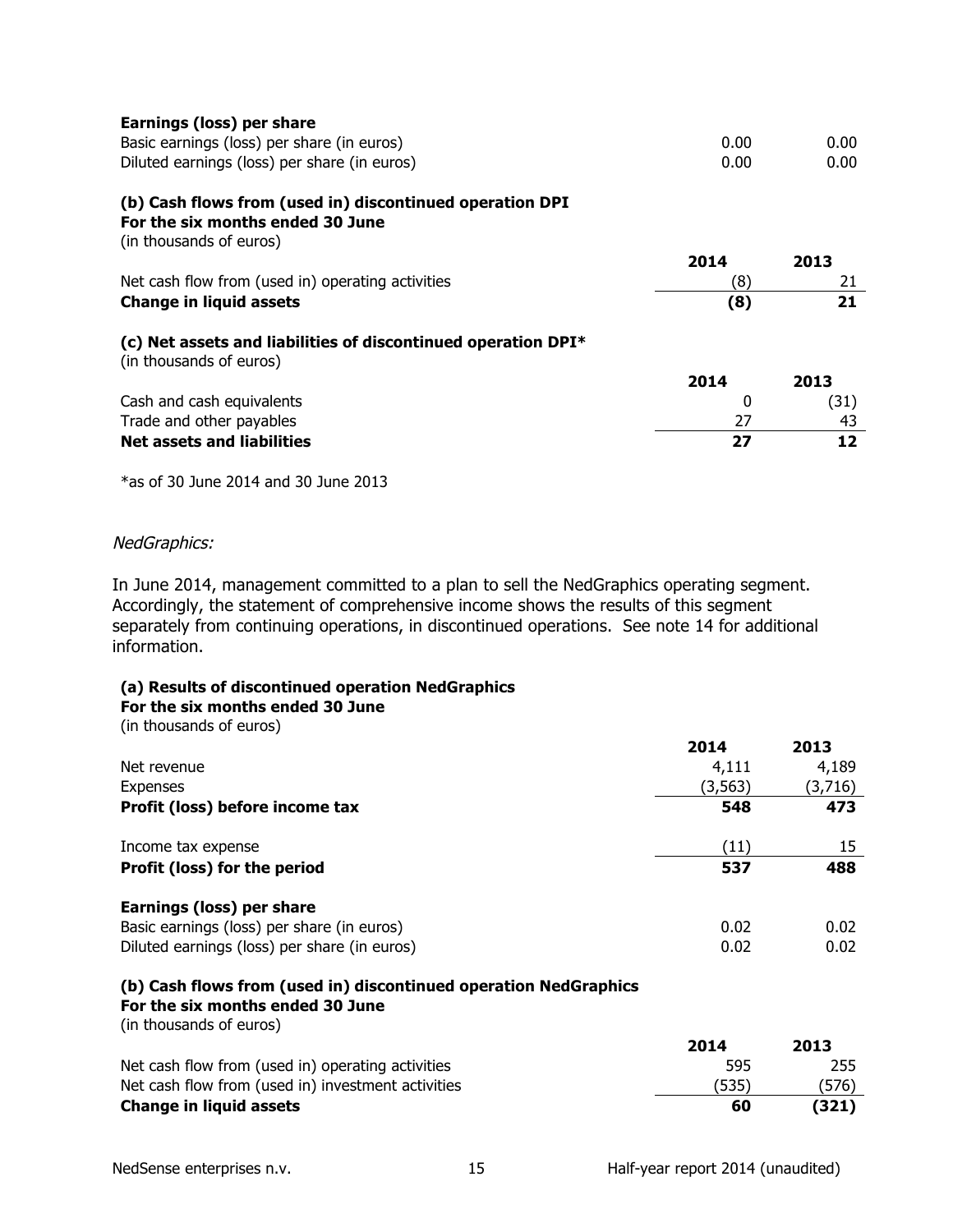# **(c)\$Net\$assets\$and\$liabilities\$of\$discontinued operation NedGraphics\***

(in thousands of euros)

|                                   | 2014     | 2013     |
|-----------------------------------|----------|----------|
| Property, plant, and equipment    | (217)    | (193)    |
| Intangible assets                 | (7,980)  | (8, 166) |
| Inventories                       | (6)      | (4)      |
| Trade and other receivables       | (2,074)  | (2, 333) |
| Cash and cash equivalents         | (787)    | (432)    |
| Employee benefits                 | 72       | 73       |
| Trade and other payables          | 1,390    | 1,451    |
| Deferred income                   | 2,957    | 2,942    |
| <b>Net assets and liabilities</b> | (6, 645) | (6, 662) |

 $*$ as of 30 June 2014 and 30 June 2013

# **8. Property, plant and equipment**

#### Acquisitions and disposals:

During the six months ended 30 June 2014 the Group acquired assets with a cost of €50 thousand (six months ended 30 June 2013: €56 thousand).

No assets with a carrying amount were disposed of during the six months ended 30 June 2014 (carrying amount disposed of during the six months ended 30 June 2013: none). No gains or losses on disposals were realized during the six months ended 30 June 2014 or 30 June 2013. Assets with a carrying amount of  $\epsilon$ 217 thousand were transferred to held for sale (see Note 14) (six months ended 30 June 2013: nil).

# **9. Intangible assets**

Investments for the six months ended 30 June 2014 comprised capitalized production of  $E1,176$ thousand (six months ended 30 June 2013: €1,326 thousand). Capitalized production included both in-house and third party expenses incurred to develop intangible fixed assets (software). For the six months ended 30 June 2014, such in-house expenses amounted to €819 thousand and third party expenses amounted to €357 thousand (six months ended 30 June 2013: €916 thousand and €410 thousand, respectively). Assets with a carrying amount of €7,980 thousand were transferred to held for sale (see Note 14) (six months ended 30 June 2013: nil).

# **10. Non-current receivables**

In 2011, management invested €500 thousand in the share capital of the Company. At the same time the Company provided a loan to management of €500 thousand with an interest rate of 2.5%. These loans have been recognized at fair value taking the market interest rate into account (7.5%). Cash flows to be received (at 2.5%) and the total sum have been discounted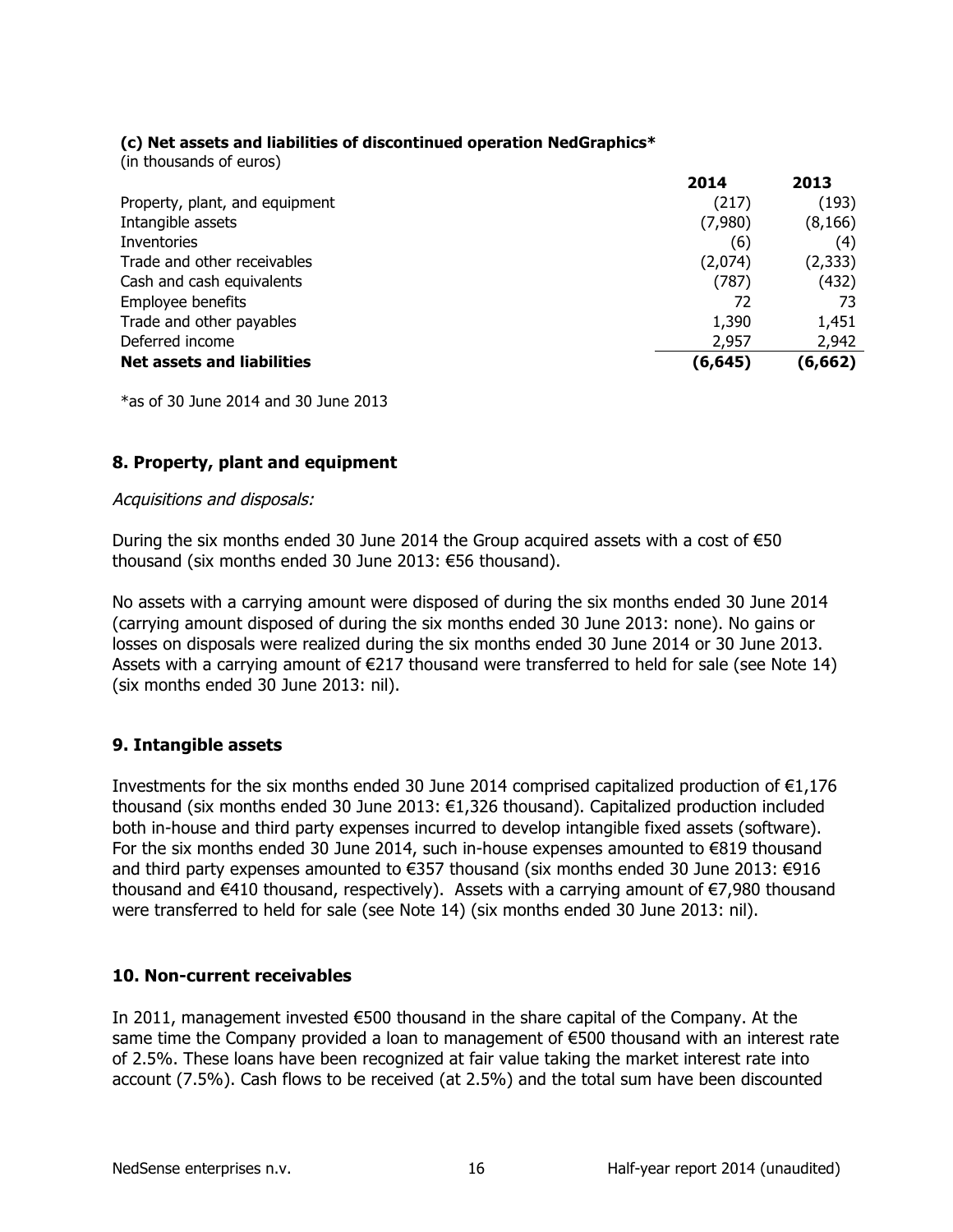over the expected life of the loan (4 years). With these assumptions, the value of the receivables at 30 June 2014 is €500 thousand including accrued interest.

On 24 April 2013 the company entered into a subscription agreement with the new investor Nantahala in relation to the investment in new shares by Nantahala. The subscription agreement also contained certain new remuneration arrangements which were conditional to the investment by Nantahala. The arrangements have been approved by General Meeting in June 2013. One of the new remuneration arrangements was that the Investors agreed that the loans of Management members with the company shall be written-off. The Supervisory Board however, has postponed a final decision on the write-off as it seeks to minimize tax consequences of this write-off for both the company and Management Board members personally. No costs for the write-off are recorded as of 30 June 2014.

# **11. Share capital**

At 30 June 2014, the issued share capital comprised 28,596,495 ordinary shares (31 December) 2013 28,596,495) with nominal value of €0.10, which have been fully paid up.

# **12. Loans and borrowings**

No additional funds were received or repaid during the six months ended 30 June 2014.

# **13. Share-based payment**

At 30 June 2014 the Group has the following share-based payment arrangements:

# Share option program (equity settled):

During the years 2009-2011, options were granted to management and key personnel based on performance criteria as set by the Supervisory Board of the Company. Total costs related to this plan during the six months ended 30 June 2014 amount to  $\epsilon$ 6 thousand.

# Share program (equity settled):

A new remuneration plan is in effect for 2012 through 2015. The plan has a share payment component that provides for the Board of Directors and key employees.

During the years 2012-2015, shares of the Company will be granted to management and key personnel based on performance criteria as set by the Supervisory Board of the Company. Total costs related to this plan during the six months ended 30 June 2014 amount to €66 thousand. Shares earned through this plan have not yet been issued.

# **14. Disposal group held for sale**